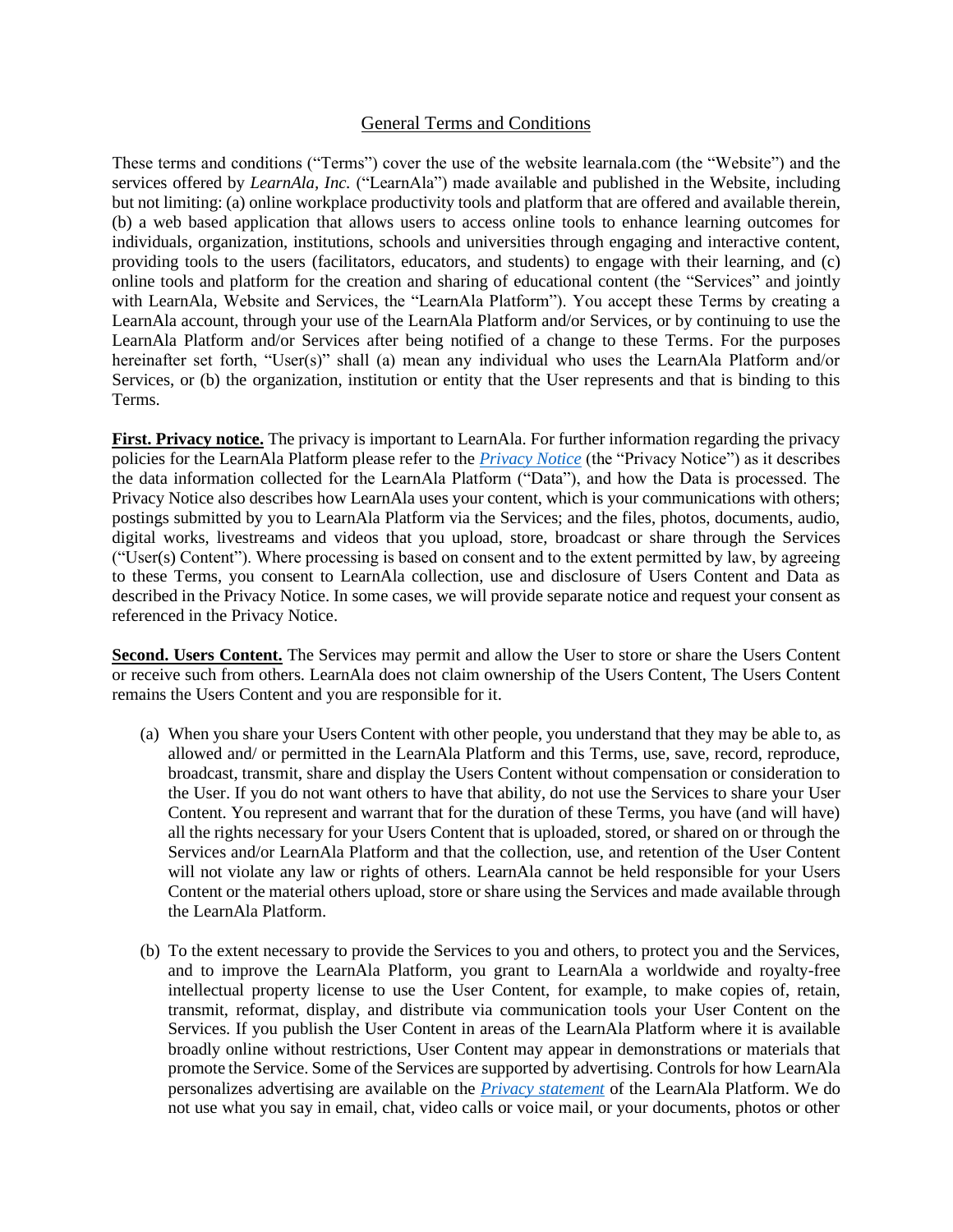personal files, to target advertising to you. Our advertising policies are covered in detail in the Privacy Notice.

- (c) The Users warrants that it has all rights and has obtained all permissions necessary to disclose and upload the information and content it places on the LearnAla Platform to use such information and content in accordance with these Terms.
- (d) When you place content and information on the LearnAla Platform you can select to either keep those content and information private, and provide manually restricted external access, or you can share publicly or within an institution, organization, community or with other users.
- (e) When you access the LearnAla Platform or other users content, you agree to use and operate within the LearnAla Platform's rules, including but not limited to not reproduce content outside of the LearnAla Platform, not sharing links or access to private content, unless with owner's permission or authorization, and at al moments respecting and acknowledging the owner of such User Content and its User privacy, and not engaging in unauthorized use of the content for commercial purposes or activities in violation of the code of conduct or this Terms.

**Third. Ownership of LearnAla Platform.** The LearnAla Platform is property of LearnAla and/or its suppliers. All rights reserved. LearnAla and the names, logos, and icons of all LearnAla products, software, and services may be either unregistered or registered trademarks of LearnAla or its authorized suppliers, in the United States and/or other countries.

## **Fourth. Code of Conduct.**

(a) By agreeing to these Terms, you're agreeing that, when using the LearnAla Platform and/or Services, you will follow these rules and obligations applicable to Users or individuals who access the LearnAla Platform:

- i. Don't do anything illegal.
- ii. Don't engage in any activity that exploits, harms, or threatens to harm children.
- iii. Don't send spam. Spam is unwanted or unsolicited bulk email, postings, contact requests, SMS (text messages), or instant messages.
- iv. Don't publicly display or use the Services to share inappropriate content or material (involving, for example, nudity, bestiality, pornography, offensive language, graphic violence, or criminal activity).
- v. Don't use the Services to promote, share, or distribute commercial or advertising content, external services, and material.
- vi. Don't use the Services to promote, share, or distribute fraudulent, false or misleading content and information.
- vii. Don't use the Services to promote, share, or distribute information or content with the intent of furthering a political agenda.
- viii. Don't engage in activity that is fraudulent, false or misleading (e.g., asking for money under false pretenses, impersonating someone else, manipulating the Services to increase play count, or affect rankings, ratings, or comments).
- ix. Don't circumvent any restrictions on access to or availability of the Services.
- x. Don't engage in activity that is harmful to you, the Services or others (e.g., transmitting viruses, stalking, posting terrorist or violent extremist content, communicating hate speech, or advocating violence against others).
- xi. Don't infringe upon the rights of others (e.g., unauthorized sharing of copyrighted music or other copyrighted material, or photographs).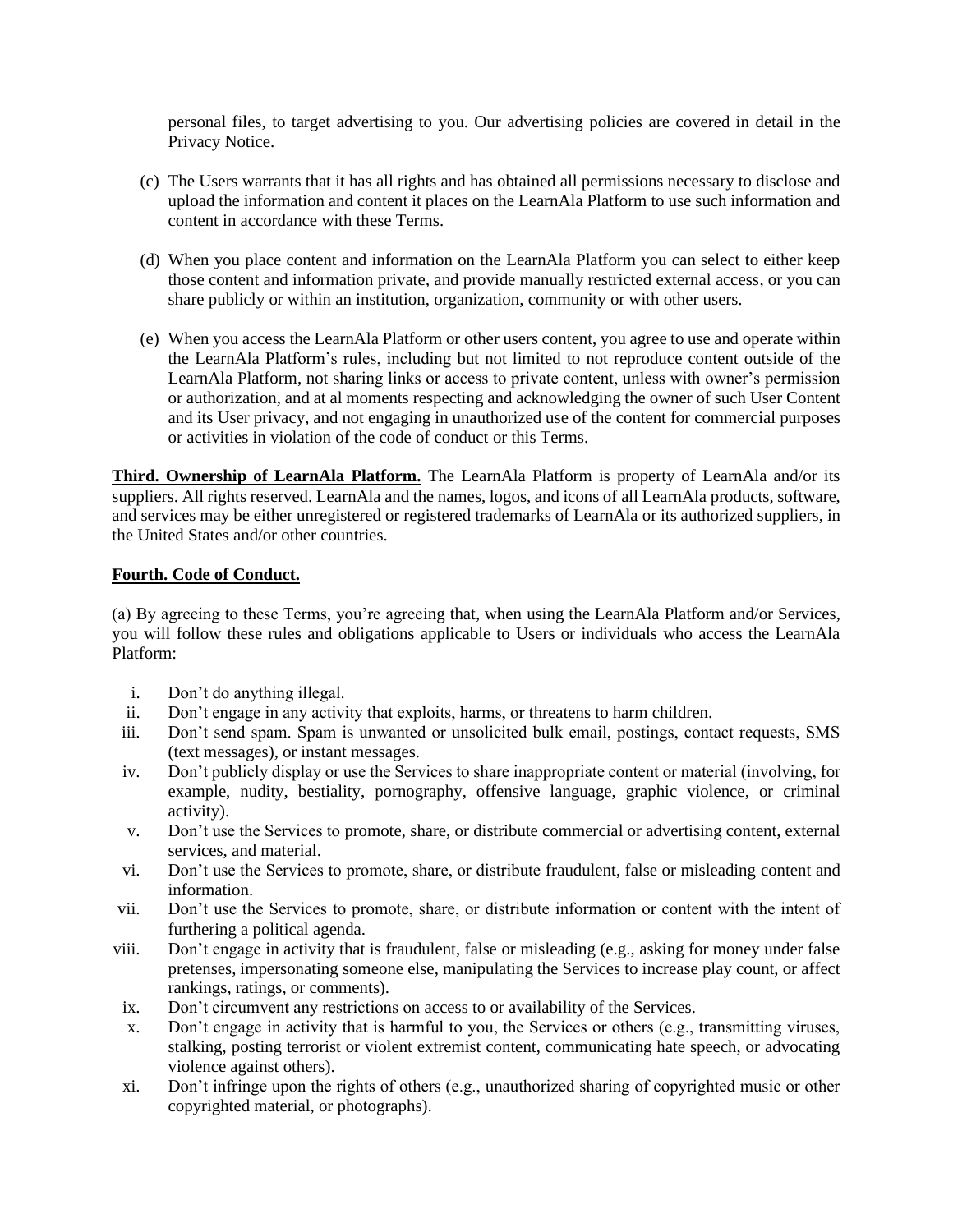- xii. Don't engage in activity that violates the privacy of others.
- xiii. Don't engage in activity or communication that degrades or harasses individuals, groups or users.
- xiv. Don't help others break these rules.
- xv. Don´t infringe these Terms.

(b) Enforcement. If you violate these Terms, we may stop providing Services to you or we may close your LearnAla account. We may also block delivery of a communication (like email, file sharing or instant message) to or from the LearnAla Platform and/or Services in an effort to enforce these Terms or we may remove or refuse to publish Users Content for any reason. When investigating alleged violations of these Terms, LearnAla reserves the right to review Users Content in order to resolve the issue. However, we cannot monitor the entire Services and make no attempt to do so.

#### **Fifth. Using the Platform and Services**.

- (a) LearnAla account. In certain cases, if applicable, you'll need a LearnAla account to access the LearnAla Platform and for certain Services. Your LearnAla account lets you sign in to the LearnAla Platform, Website, and Services provided by LearnAla.
	- i. Creating an Account. You can create a LearnAla account by signing up online. You agree not to use any false, inaccurate or misleading information when signing up for your LearnAla account. If you create a LearnAla account on behalf of an entity, such as your business or employer, you represent that you have the legal authority to bind that entity to these Terms. You cannot transfer your LearnAla account credentials to another user or entity. To protect your account, keep your account details and password confidential. You are responsible for all activity that occurs under your LearnAla account.
	- ii. Account Use. You must use your LearnAla account to keep it active.
	- iii. Kids and Accounts. By using the LearnAla Platform and/or Services, you represent that you have either reached the age of "majority" where you live or have valid parent or legal guardian consent to be bound by these Terms. If you do not know whether you have reached the age of majority where you live, or do not understand this section, please ask your parent or legal guardian for help and consent before you create a LearnAla account. If you are the parent or legal guardian of a minor who creates a LearnAla account, you and the minor accept and agree to be bound by these Terms and are responsible for all use of the LearnAla account or Services, including purchases, whether the minor's account is now open or created later.
	- iv. Closing Your Account.
		- 1) You can cancel specific Services or close your LearnAla account at any time and for any reason. To close your LearnAla account, please contact contact@learnala.com.
		- 2) If your LearnAla account is closed (whether by you or us), a few things happen. First, your right to use the LearnAla account to access the Services stops immediately. Second, we'll delete Data or Users Content associated with your LearnAla account or will otherwise disassociate it from you and your LearnAla account (unless we are required by law to keep it, return it, or transfer it to you or a third party identified by you). You should have a regular backup plan as LearnAla won't be able to retrieve Users Content or Data once your account is closed. Third, you may lose access to products you've acquired. Fourth, we may temporarily prevent the creation of an account associated with the email address you provided.
- (b) Work or School Accounts. You can sign into certain LearnAla services with a work or school email address. If you do, you agree that the owner of the domain associated with your email address may be notified of the existence of your LearnAla account and its associated subscriptions, control and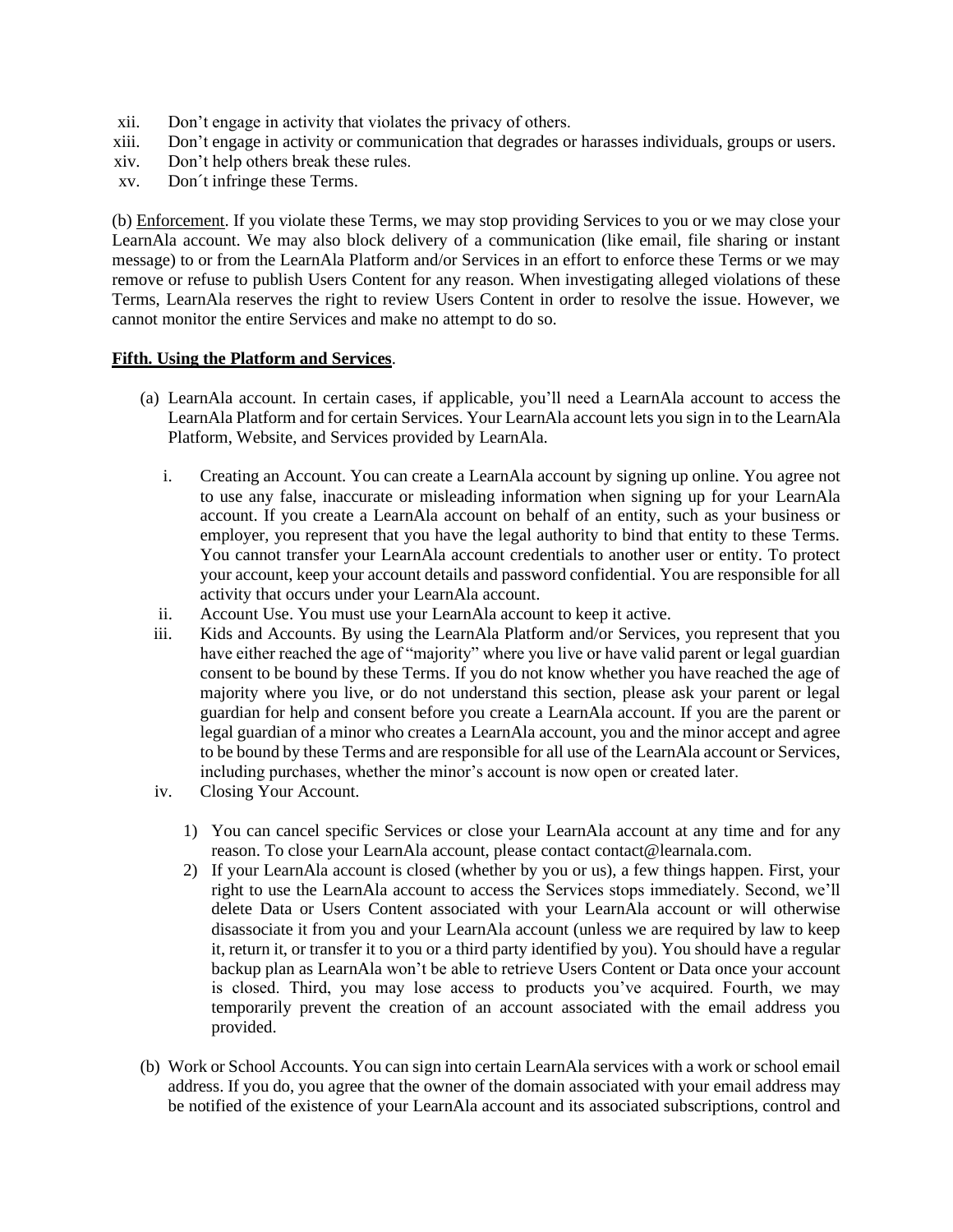administer your account, and access and process your Data, including the contents of your communications and files, and that LearnAla may notify the owner of the domain if the account or Data is compromised. You further agree that your use of the LearnAla Platform and/or a Service may be subject to the agreements LearnAla has with you or your organization and these Terms may not apply. If you already have a LearnAla account and you use a separate work or school email address to access the LearnAla Platform and/or Services covered under these Terms, you may be prompted to update the email address associated with your LearnAla account in order to continue accessing such Services.

- (c) Additional Equipment/Data Plans. To use the LearnAla Platform and/or Services, you'll need an internet connection and/or data/cellular plan. You might also need additional equipment, like a headset, camera or microphone. You are responsible for providing all connections, plans, and equipment needed to use the LearnAla Platform and/or Services and for paying the fees charged by the provider(s) of your connections, plans, and equipment. Those fees are in addition to any fees you pay LearnAla for the LearnAla Platform and/or Services and we will not reimburse you for such fees. Check with your provider(s) to determine if there are any such fees that may apply to you.
- (d) Service Notifications. When there's something we need to tell you about the LearnAla Platform and/or Service you use, we'll send you Service notifications. If you gave us your email address or phone number in connection with your LearnAla account, then we may send Service notifications to you via email or via SMS (text message), including to verify your identity before registering your mobile phone number and verifying your purchases. We may also send you Service notifications by other means.
- (e) Ending your use of the Services. If your use of the Services ends or are canceled (whether by you or us), first your right to access the Services stops immediately and your license to the software related to the Services ends. Second, we'll delete Data or Users Content associated with LearnAla Platform and Service or will otherwise disassociate it from you and your LearnAla account (unless we are required by law to keep it, return it, or transfer it to you or a third party identified by you). As a result, you may no longer be able to access any of the Services (or Users Content that you've stored on LearnAla Platform and/or Services). You should have a regular backup plan. Third, you may lose access to products you've acquired. If you have canceled your LearnAla account and have no other account able to access the Services, your Services may be canceled immediately. Fourth. If the Users have any pending payment, the User shall have the obligation to pay in full such amount, and this obligation will survive the termination of the Services.

## **Sixth. Service Availability.**

- (a) The Services, LearnAla Platform, or material or products offered through the LearnAla Platform may be unavailable from time to time, may be offered for a limited time, or may vary depending on your region or device. If you change the location associated with your LearnAla account, you may need to re-acquire the material or applications that were available to you and paid for in your previous region.
- (b) We strive to keep the Services up and running; however, all online services suffer occasional disruptions and outages, and LearnAla is not liable for any disruption or loss you may suffer as a result. In the event of an outage, you may not be able to retrieve Users Content or Data that you've stored. We recommend that you regularly backup Users Content and Data that you store on the Services and/or LearnAla Platform.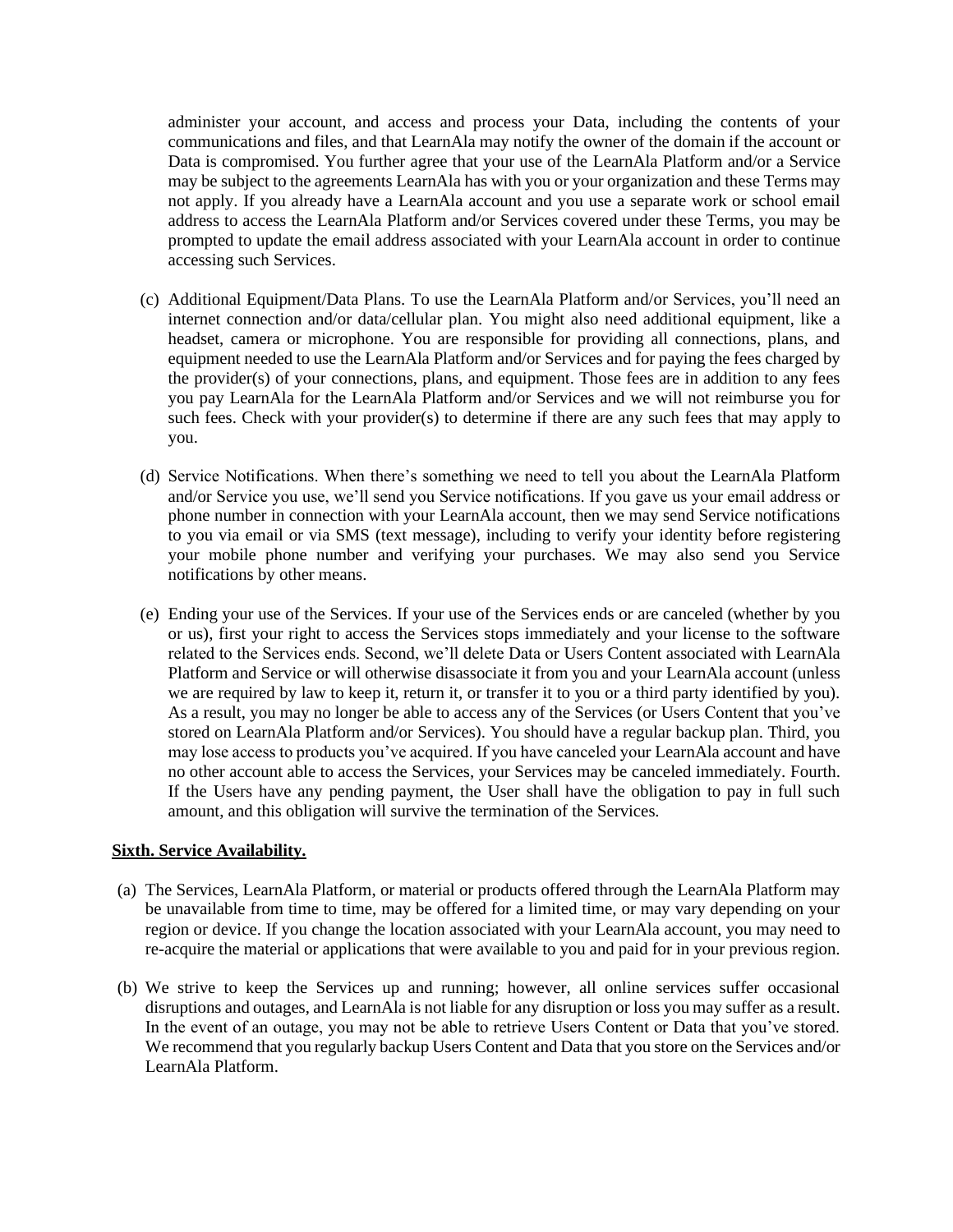(c) Certain features of our Services may utilize the services and/or products of third-party vendors and business partners, which services and/or products may include software, information, data or other services. Certain of these vendors and business partners require Users who utilize such features to agree to additional terms and conditions. Your uses of the LearnAla Platform constitute your agreement to be bound by the applicable additional terms and conditions. These third party terms are subject to change at such third party's discretion.

#### **Seventh. Updates to the Services, and Changes to these Terms.**

- (a) We may change these Terms at any time, and we'll tell you when we do. Using the LearnAla Platform and/or Services after the changes become effective means you agree to the new terms. If you don't agree to the new terms, you must stop using the LearnAla Platform and/or Services, close your LearnAla account and, if you are a parent or guardian, help your minor child close his or her LearnAla account.
- (b) Sometimes you'll need software updates to keep using the LearnAla Platform and/or Services. We may automatically check your version of the software and download software updates or configuration changes. You may also be required to update the software to continue using the LearnAla Platform and/or Services. Such updates are subject to these Terms unless other terms accompany the updates, in which case, those other terms apply. LearnAla isn't obligated to make any updates available and we don't guarantee that we will support the version of the system or device for which you purchased or licensed the software, apps, content or other products.

**Eighth. Payment Terms.** If you purchase a Service, then these payment terms apply to your purchase and you agree to them.

- (a) Charges. If there is a charge associated with a portion of the Services, you agree to pay that charge. The price stated for the Services excludes all applicable taxes and currency exchange settlements, unless stated otherwise. You are solely responsible for paying such taxes or other charges. Taxes are calculated based on your location at the time your LearnAla account was registered. We may suspend or cancel the Services if we do not receive an on time, full payment from you. Suspension or cancellation of the Services for non-payment could result in a loss of access to and use of your account and its content. Connecting to the Internet via a corporate or other private network that masks your location may cause charges to be different from those displayed for your actual location.
- (b) Your Billing Account. To pay the charges for a Service, you will be asked to provide a payment method at the time you sign up for that Service. You can access and change your billing information and payment method on [https://learnala.com/teacher/pricing.](https://learnala.com/teacher/pricing) Additionally, you agree to permit LearnAla to use any updated account information regarding your selected payment method provided by your issuing bank or the applicable payment network. You agree to promptly update your account and other information, including your email address and payment method details, so we can complete your transactions and contact you as needed in connection with your transactions. Changes made to your billing account will not affect charges we submit to your billing account before we could reasonably act on your changes to your billing account.
- (c) Billing. By providing LearnAla with a payment method, you (i) represent that you are authorized to use the payment method you provided and that any payment information you provide is true and accurate; (ii) authorize LearnAla to charge you for the Services or available content using your payment method; and (iii) authorize LearnAla to charge you for any paid feature of the Services you choose to sign up for or use while these Terms are in force. We may bill you (a) in advance;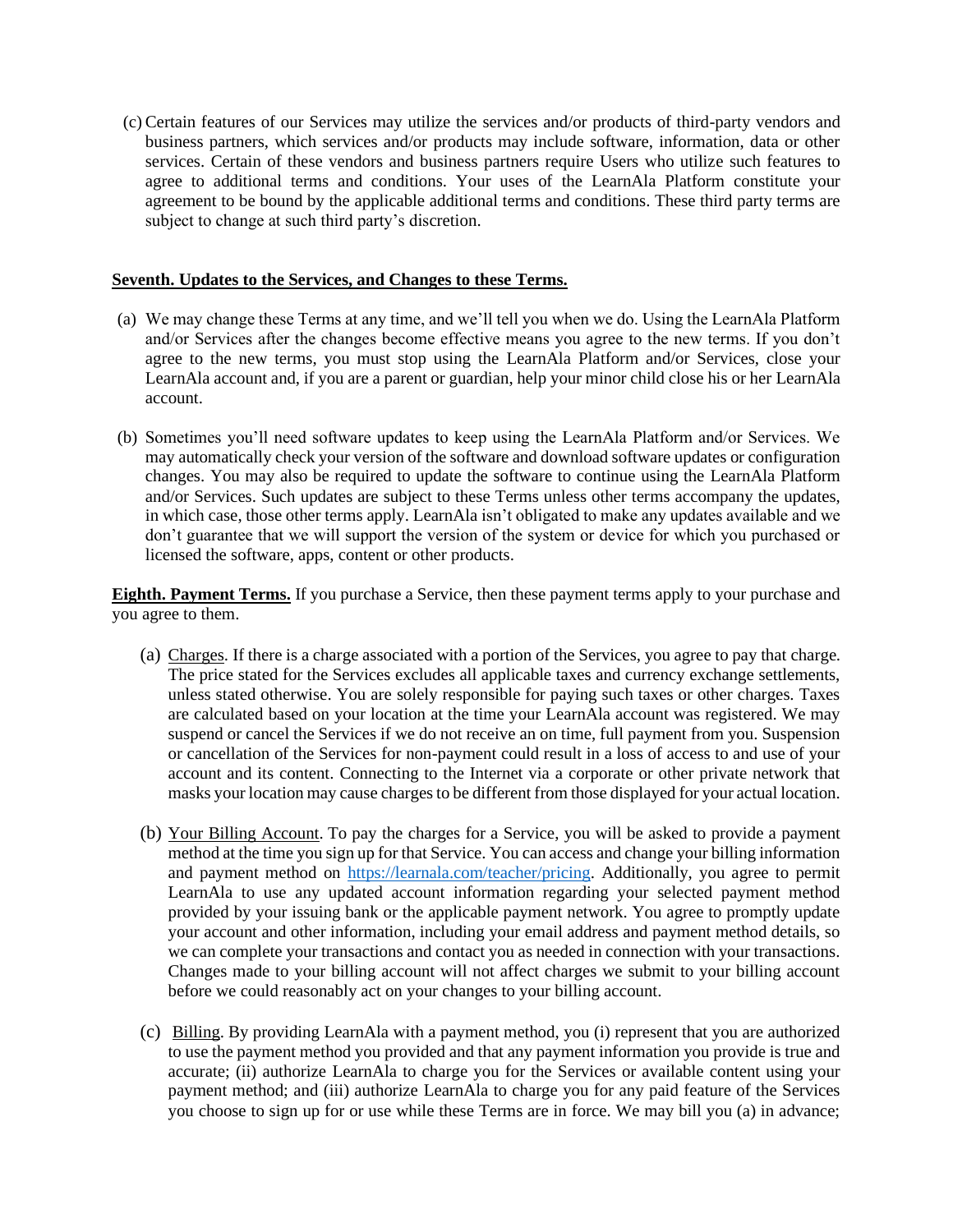(b) at the time of purchase; (c) shortly after purchase; or (d) on a recurring basis for subscription Services. Also, we may charge you up to the amount you have approved, and we will notify you in advance of any change in the amount to be charged for recurring subscription Services. We may bill you at the same time for more than one of your prior billing periods for amounts that haven't previously been processed.

- (d) Recurring Payments. When you purchase the Services on a subscription basis (e.g., monthly, every 3 months or annually), you agree that you are authorizing recurring payments, and payments will be made to LearnAla by the method and at the recurring intervals you have agreed to, until the subscription for that Service is terminated by you or by LearnAla. You must cancel your Services before the next billing date to stop being charged to continue your Services. We will provide you with instructions on how you may cancel the Services. By authorizing recurring payments, you are authorizing LearnAla to store your payment instrument and process such payments as either electronic debits or fund transfers, or as charges to your designated account (the, "Payments"). Subscription fees are generally charged in advance of the applicable subscription period. If any payment is returned unpaid or if any credit card or similar transaction is rejected or denied, LearnAla or its service providers reserve the right to collect any applicable return item, rejection or insufficient funds fee and process any such payment as a Payment.
- (e) Online Statement and Errors. LearnAla will provide you with an online billing statement on the by means of your billing account dashboard, where you can view and print your statement. This is the only billing statement that we provide. If we make an error on your bill, you must tell us within 10 days after the error first appears on your bill. We will then promptly investigate the charge. If you do not tell us within that time, you release us from all liability and claims of loss resulting from the error and we won't be required to correct the error. If LearnAla has identified a billing error, we will correct that error within 90 days.
- (f) Refund Policy**.** Unless otherwise provided by law or by a particular Service offer, all purchases are final and non-refundable. If you believe that LearnAla has charged you in error, you must contact us within 10 days of such charge. No refunds will be given for any charges more than 10 days old. We reserve the right to issue refunds or credits at our sole discretion. If we issue a refund or credit, we are under no obligation to issue the same or similar refund in the future. This refund policy does not affect any statutory rights that may apply.
- (g) Canceling the Services**.** You may cancel a Service at any time, with or without cause. Cancelling paid Services stops future charges to continue the Service. To cancel a Service and request a refund, if you are entitled to one, visit the https://learnala.com/teacher/pricing. You should refer back to the offer describing the Services as (i) you may not receive a refund at the time of cancellation; (ii) you may be obligated to pay cancellation charges; (iii) you may be obligated to pay all charges made to your billing account for the Services before the date of cancellation; and (iv) you may lose access to and use of your account when you cancel the Services. We will process your Data as described above in the first and fifth sections. If you cancel, your access to the LearnAla Platform and/ or Services ends at the end of your current Service period or, if we bill your account on a periodic basis, at the end of the period in which you canceled.
- (h) Trial-Period Offers. If you are taking part in any trial-period offer, you may be required to cancel the trial Service(s) within the timeframe communicated to you when you accepted the offer in order to avoid being charged to continue the Service(s) at the end of the trial period.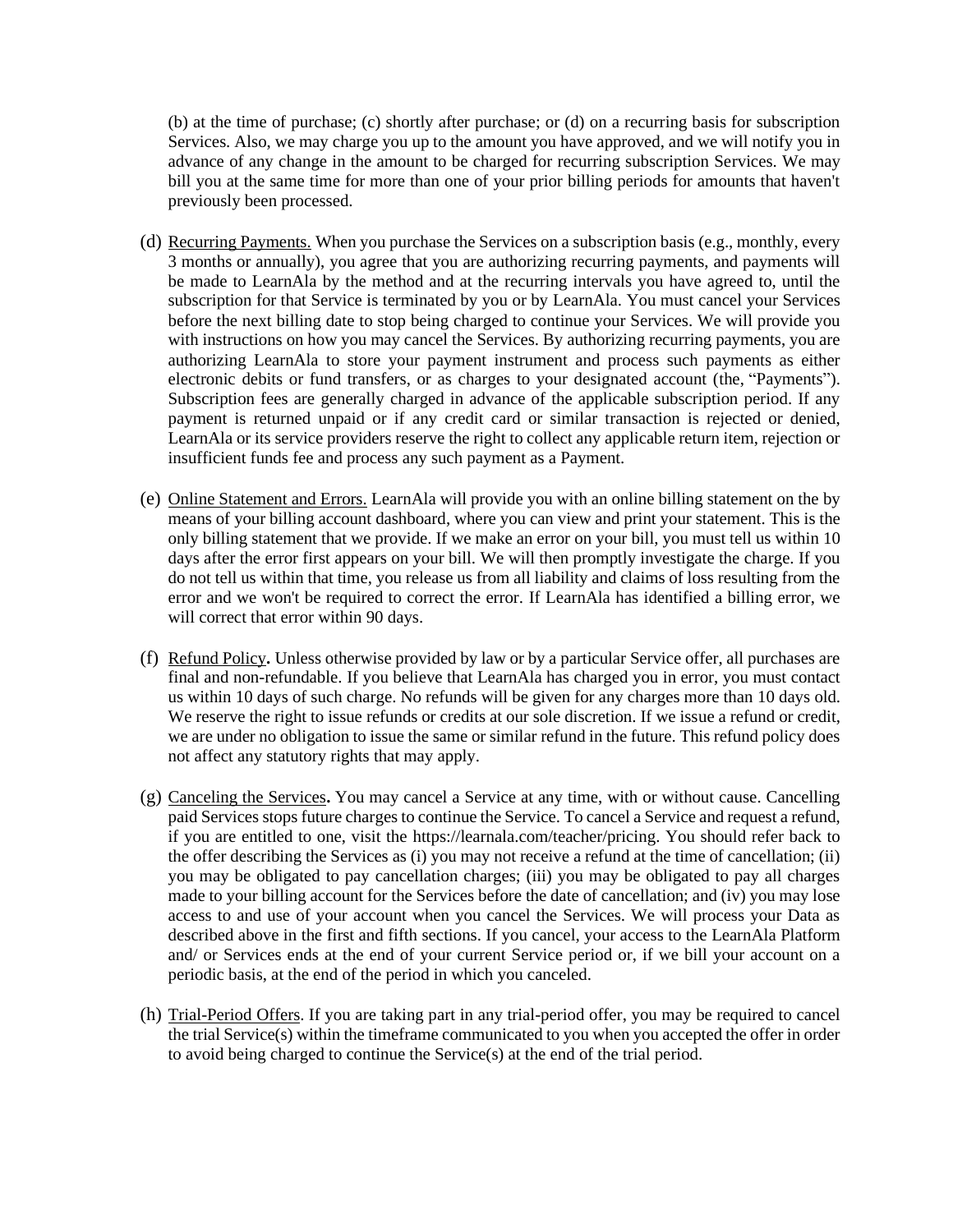- (i) Promotional Offers. From time to time, LearnAla may offer Services for a trial period during which LearnAla will not charge you for the Services. LearnAla reserves the right to charge you for such Services (at the normal rate) if LearnAla determines (in its reasonable discretion) that you are breaching the terms and conditions of the offer.
- (j) Price Changes. We may change the price of the Services at any time and if you have a recurring purchase, we will notify you by email, or other reasonable manner, at least 15 days before the price change. If you do not agree to the price change, you must cancel and stop using the Services before the price change takes effect. If there is a fixed term and price for your Service offer, that price will remain in force for the fixed term.
- (k) Payments to You. If we owe you a payment, then you agree to timely and accurately provide us with any information we need to get that payment to you. You are responsible for any taxes and charges you may incur as a result of this payment to you. You must also comply with any other conditions we place on your right to any payment. If you receive a payment in error, we may reverse or require the return of the payment. You agree to cooperate with us in our efforts to do this. We may reduce the payment to you without notice to adjust for any previous overpayment.

**Ninth. Users Indemnification**. Users will defend LearnAla and the members of the LearnAla, including affiliates, subsidiaries, directors, officers, and employees (collectively, the "LearnAla Indemnified Parties") from and against any and all third party claims, actions, suits, proceedings, and demands arising from or related to Users violation of the Terms (a "Claim Against Us"), and will indemnify the LearnAla Indemnified Parties for all reasonable attorney's fees incurred and damages and other costs finally awarded against a LearnAla Indemnified Party in connection with or as a result of, and for amounts paid by a LearnAla Indemnified Party under a settlement Users approves of in connection with, a Claim Against Us. We must provide User with prompt written notice of any Claim Against Us and allow User the right to assume the exclusive defense and control, and cooperate with any reasonable requests assisting Users´ defense and settlement of such matter. This section states your sole liability with respect to, and the LearnAla Indemnified Parties' exclusive remedy against User for, any Claim Against Us.

**Tenth. Warranties.** LearnAla, and our affiliates, resellers, distributors, and vendors, make no warranties, express or implied, guarantees or conditions with respect to your use of the LearnAla Platform and/ or Services. You understand that use of the LearnAla Platform and/ or Services is at your own risk and that we provide the Services on an "as is" basis "with all faults" and "as available." you bear the entire risk of using the services. LearnAla doesn't guarantee the accuracy or timeliness of the Services. To the extent permitted under your local law, we exclude any implied warranties, including for merchantability, satisfactory quality, fitness for a particular purpose, workmanlike effort, and non-infringement. You may have certain rights under your local law. Nothing in these terms is intended to affect those rights, if they are applicable. You acknowledge that computer and telecommunications LearnAla Platform and/ or Services are not fault-free and occasional periods of downtime occur. We do not guarantee the LearnAla Platform and/ or Services will be uninterrupted, timely, secure, or error-free or that content loss won't occur, nor do we guarantee any connection to or transmission from the computer networks.

**Eleventh. Limitation of Liability.** If you have any basis for recovering damages (including breach of these Terms), you agree that your exclusive remedy is to recover, from LearnAla or any affiliates, resellers, distributors, and Services providers, and vendors, direct damages up to an amount equal and in aggregate to your Services fee for a single month during which the loss or breach occurred, if your account and Services are free, you waive all benefits, rights, procedures, or claims you could receive from LearnAla or any affiliates, resellers, distributors, and Services providers, and vendors. You can´t recover any other damages or losses, including direct, consequential, lost profits, special, indirect, incidental, or punitive. These limitations and exclusions apply even if this remedy doesn't fully compensate you for any losses or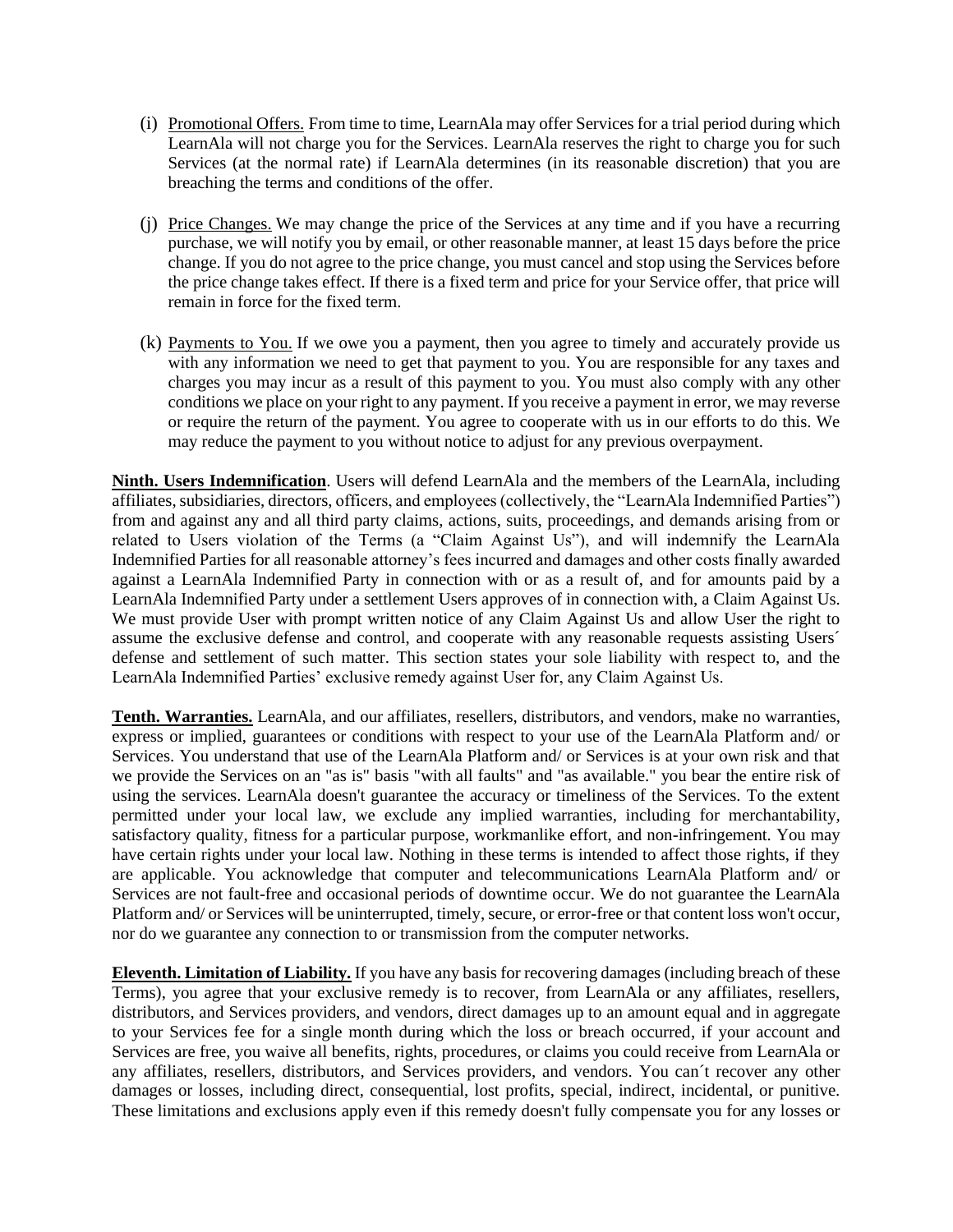fails of its essential purpose or if we knew or should have known about the possibility of the damages. To the maximum extent permitted by law, these limitations and exclusions apply to anything or any claims related to these Terms, or Services.

LearnAla Platform is a workplace tool intended for use by businesses and organizations and not for consumer purposes. To the maximum extent permitted by law, you hereby acknowledge and agree that consumer laws do not apply. If however any consumer laws do apply and cannot otherwise be lawfully excluded, nothing in these Terms will restrict, exclude or modify any statutory warranties, guarantees, rights or remedies you have, and our liability is limited (at our option) to the replacement, repair or resupply of the Services or the pro-rata refund to the user of pre-paid fees for your subscription covering the remainder of the term.

This section, and sections identified as: first, second, third, fourth, fifth, eighth, ninth, tenth, eleventh, twelfth, and the General Provisions section will survive any termination or expiration of the Terms or Services.

**Twelfth. Confidential Information.** (1) Each party ("Disclosing Party") may disclose "Confidential Information" to the other party ("Receiving Party") in connection with the Terms, which is anything that reasonably should be understood to be confidential given the nature of the information, as well as nonpublic business, product, technology, and marketing information. Confidential Information of User includes Data. If something is labeled "Confidential," that's a clear indicator to the Receiving Party that the material is confidential. Notwithstanding the above, Confidential Information does not include information that (a) is or becomes generally available to the public without breach of any obligation owed to the Disclosing Party; (b) was known to the Receiving Party prior to its disclosure by the Disclosing Party without breach of any obligation owed to the Disclosing Party; (c) is received from a third party without breach of any obligation owed to the Disclosing Party; or (d) was independently developed by the Receiving Party.

(2) Protection and Use of Confidential Information. The Receiving Party will (a) take at least reasonable measures to prevent the unauthorized disclosure or use of Confidential Information, and limit access to those employees, affiliates and contractors who need to know such information in connection with the Terms; and (b) not use or disclose any Confidential Information of the Disclosing Party for any purpose outside the scope of this Terms. Nothing above will prevent either party from sharing Confidential Information with financial and legal advisors; provided, however, that the advisors are bound to confidentiality obligations at least as restrictive as those in the Terms.

(3) Compelled Access or Disclosure. The Receiving Party may access or disclose Confidential Information of the Disclosing Party if it is required by law; provided, however, that the Receiving Party gives the Disclosing Party prior notice of the compelled access or disclosure (to the extent legally permitted) and reasonable assistance, at the Disclosing Party's cost, if the Disclosing Party wishes to contest the access or disclosure. Without limiting the foregoing, please review the *[Data Request Policy](https://learnala.com/privacypolicy)* that is found in our Privacy Notice, for details on how requests may be made for the disclosure of Users Data and how we will handle those requests. If the Receiving Party is compelled by law to access or disclose the Disclosing Party's Confidential Information, the Disclosing Party will reimburse the Receiving Party for its reasonable cost of compiling and providing access to such Confidential Information as well as the reasonable cost for any support provided in connection with the Disclosing Party seeking a protective order or confidential treatment for the Confidential Information to be produced.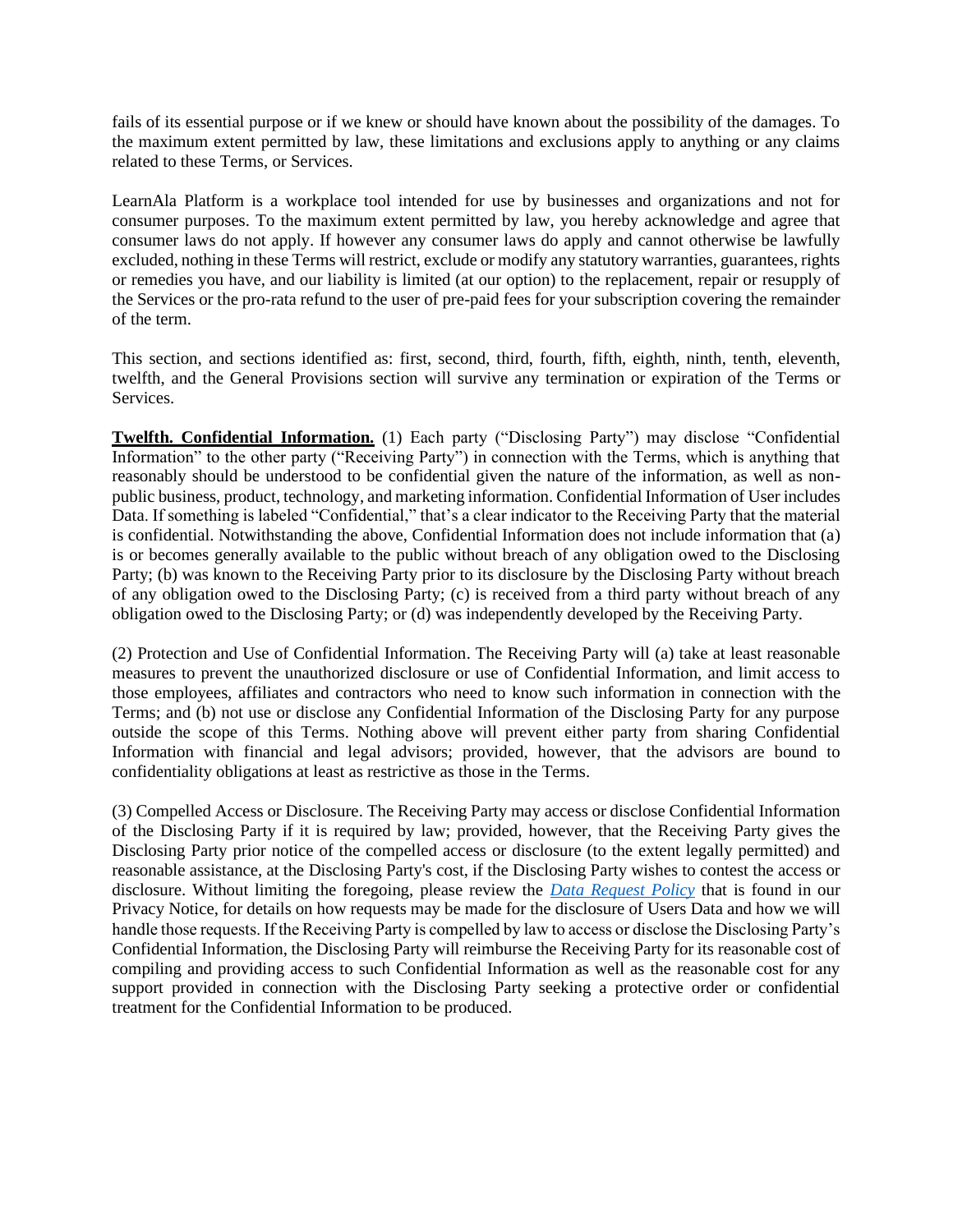## **Thirteenth. General Provisions.**

- **A. Miscellaneous.** This section, and sections that by their terms apply after the Terms or Service end will survive any termination or cancellation of these Terms or Service. We may assign these Terms, in whole or in part, at any time without notice to you. You may not assign your rights or obligations under these Terms or transfer any rights to use the Services. This is the entire agreement between you and LearnAla for your use of the Services. It supersedes any prior agreements between you and LearnAla regarding your use of the Services.
- **B. Export Laws.** You must comply with all domestic and international export laws and regulations that apply for use of LearnAla Platform and/or Services if applicable, which include restrictions on destinations, end Users, and end use.
- **C. Fourteenth. Reservation of Rights and Feedback.** Except as expressly provided under these Terms, LearnAla does not grant you a license or any other rights of any type under any patents, know-how, copyrights, trade secrets, trademarks or other intellectual property owned or controlled by LearnAla or any related entity, including but not limited to any name, trade dress, logo or equivalents. If you give to LearnAla any idea, proposal, suggestion or feedback, including without limitation ideas for new products, technologies, promotions, product names, product feedback and product improvements ("Feedback"), you give to LearnAla, without charge, royalties or other obligation to you, the right to make, have made, create derivative works, use, share and commercialize your Feedback in any way and for any purpose. You will not give Feedback that is subject to a license that requires LearnAla to license its software, technologies or documentation to any third party because LearnAla includes your Feedback in them.
- **D. Notice**. Except as otherwise set forth herein, all notices under the Terms will be by email. Notices to LearnAla should be sent to contact@learnala.com, except for legal notices, which must be sent to legal@learnala.com. A notice will be deemed to have been duly given (a) the day after it is sent, in the case of a notice sent through email; and (b) the same day, in the case of a notice sent through the Services. Notices under the Terms will be delivered solely to the User in accordance with the terms of that agreement.
- **E. Force Majeure**. Neither us nor the User will be liable by reason of any failure or delay in the performance of its obligations on account of events beyond the reasonable control of a party, which may include denial-of-service attacks, a failure by a third party hosting provider or utility provider, strikes, shortages, riots, fires, acts of God, war, terrorism, and governmental action.
- **F. Relationship of the Parties; No Third Party Beneficiaries.** The parties are independent contractors. The Terms does not create a partnership, franchise, joint venture, agency, fiduciary or employment relationship between the parties. There are no third party beneficiaries to the Terms.
- **G. Modification**s. As our business evolves, we may change these Terms and the other components of the Terms. If we make a material change to the Terms, we will provide the user with reasonable notice prior to the change taking effect, either by emailing the email address associated with the LearnAla account or by messaging the user through the Services. The User can review the most current version of the Terms at any time by visiting this page and by visiting the most current versions of the other pages that are referenced in the Term. The materially revised Terms will become effective on the date set forth in our notice, and all other changes will become effective upon posting of the change. If Users access or use the LearnAla Platform Services after the effective date, that use will constitute user´s acceptance of any revised terms and conditions.